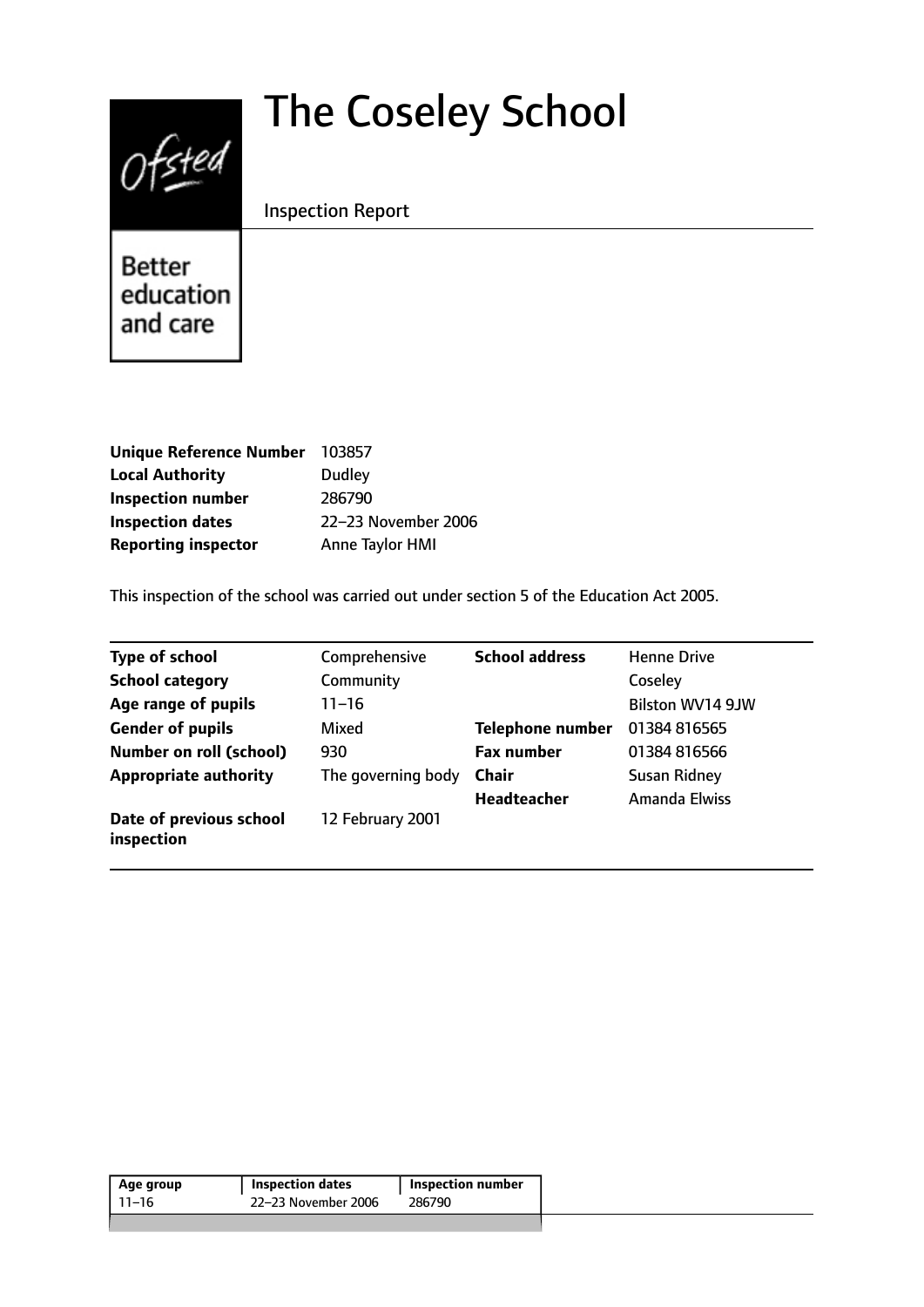© Crown copyright 2006

Website: www.ofsted.gov.uk

This document may be reproduced in whole or in part for non-commercial educational purposes, provided that the information quoted is reproduced without adaptation and the source and date of publication are stated.

Further copies of this report are obtainable from the school. Under the Education Act 2005, the school must provide a copy of this report free of charge to certain categories of people. A charge not exceeding the full cost of reproduction may be made for any other copies supplied.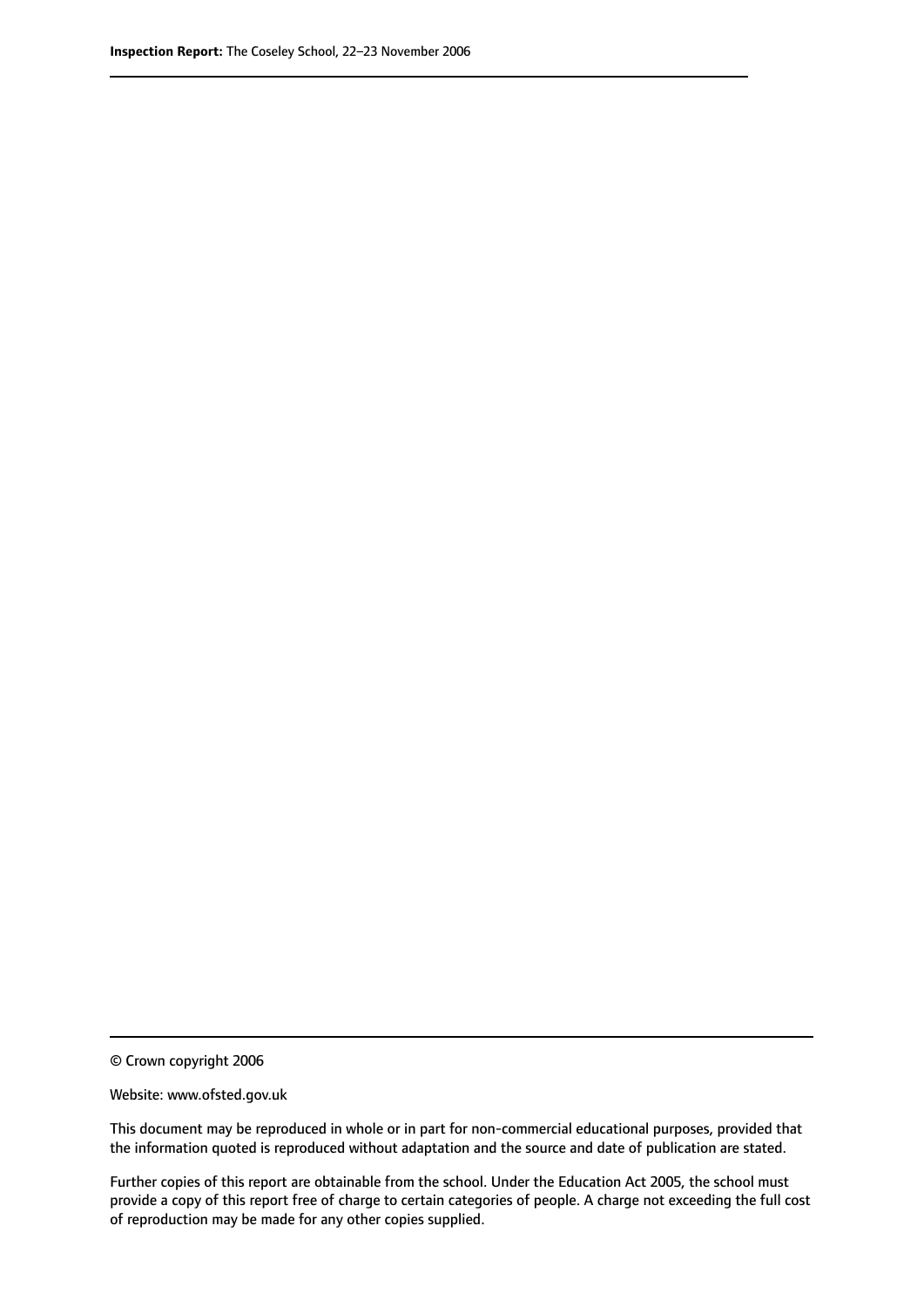# **Introduction**

The inspection was carried out by one of Her Majesty's inspectors and three Additional Inspectors.

# **Description of the school**

The school serves a mixed catchment area including some wards with very high social deprivation in the Coseley area of Dudley. It is medium sized, and since 2002 has had specialist status in sport. The school has extended school status and serves the community through a range of activities and facilities. On entry to the school, pupils' prior attainment is low. The number of pupils eligible for free school meals is high. The number of pupils with a statement of special education needs is low, although the number identified by the school as having learning difficulties is high. There is a higher than average proportion of looked after children. The proportion of minority ethnic pupils is low as is the number whose first language is not English.

#### **Key for inspection grades**

| Grade 1 | Outstanding  |
|---------|--------------|
| Grade 2 | Good         |
| Grade 3 | Satisfactory |
| Grade 4 | Inadequate   |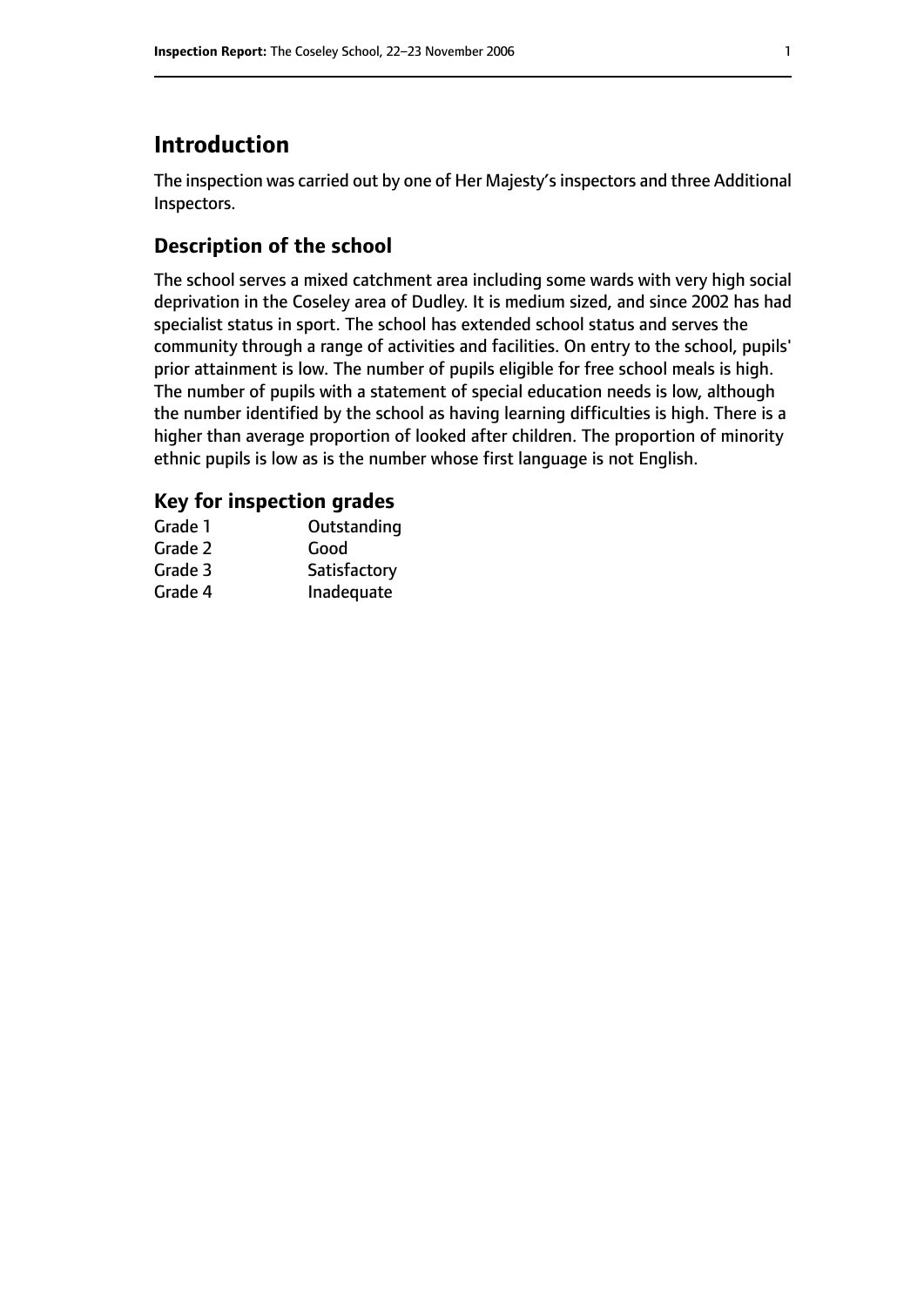# **Overall effectiveness of the school**

#### **Grade: 3**

The school provides a satisfactory standard of education and has improved since the last inspection as a result of strong leadership from the recently appointed headteacher. In little more than a year since her appointment she has formed a strong leadership team, built capacity at middle manager level, improved pupils' behaviour, raised the focus of teaching and learning and improved standards and achievement dramatically by using data to inform target setting. This decisive action has halted a steady decline in achievement and standards. Leadership and management are good, there is a clear structure with strong accountability and there is good capacity to improve.

Pupils' overall progress is satisfactory; they make good progress at GCSE and in English and science in Year 9 but there is underachievement in mathematicsin Year 9. Standards improved significantly in 2006 and in English and science in Year 9 they are now above expected for similar schools, although they remain low in mathematics due to staffing issues. The school's specialist status in sport has contributed to improvement in both science and English results in 2006 as a result of a short intensive programme linking physical education (PE) to additional tuition in core subjects. At GCSE the proportion of pupils achieving five or more A\* to C grades is the best ever at 42%. This improvement in 2006 is the result of targeted support and an improved curriculum more suited to the needs of individual pupils. The school hasset itself very challenging targets to raise pupils' achievement and standards further. The targets are realistic and based on good knowledge of pupils and their prior attainment.

Pupils' personal development and well-being are satisfactory. They enjoy school, are well behaved and hard working in lessons, and are particularly enthusiastic about the extra-curricular activities and community work they undertake. Attendance has improved as a result of the school's increased focus on this.

Teaching and learning are satisfactory with much that is good. The school has correctly identified the vital role of teaching and learning in raising standards and much has been done to eradicate poor teaching. Some good practice is evident, although there is not enough consistency. Pupils' relationships with their peers, with teachers and other adults are good and ensure that pupils are motivated to learn. Many pupils are very well informed about the levels at which they are working and what they need to do to improve: however in too many lessons pupils are passive and there is insufficient emphasis on independent learning. Teachers have extremely detailed and accurate records of the previous attainment of their pupils and clear expectations of their future learning, but do not always make enough use of the data to provide opportunities for all pupils to work to their potential in lessons.

The curriculum is good. It is broad and balanced in all years and provides good opportunities for all learners, including those with learning difficulties, to achieve well. Courses in Years 10 and 11 are a strength of the school, where a very good range of vocational courses and courses for less academically able pupils form a particular feature of provision. There are numerous and varied opportunities for enrichment, many based on the school's specialist sports status.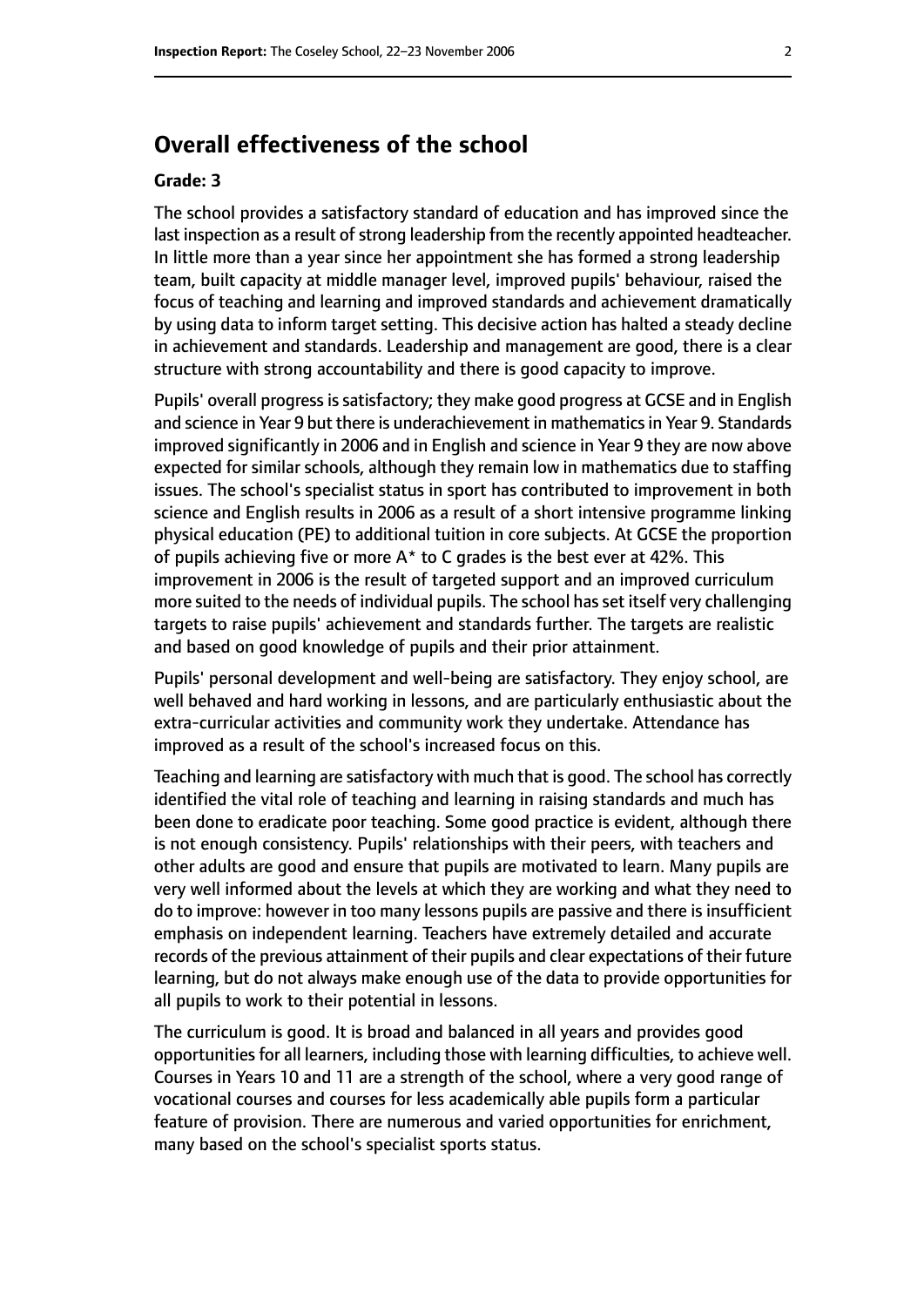Care, guidance and support are satisfactory. The recently restructured pastoral system provides support for individual pupils based on data of prior and current attainment. Although still at a relatively early stage in its development, some impact on pupils' progress is evident. Tutorial time at the start of each day is not yet used purposefully enough to promote personal development and well-being.

#### **What the school should do to improve further**

- Raise standards and achievement in mathematics at Key Stage 3.
- Use data on pupils' progress more effectively to meet individual learning needs in lessons.
- Provide greater opportunities for pupils to take more responsibility for their own learning.
- Make better use of tutorial time to promote personal development and well-being.

# **Achievement and standards**

#### **Grade: 3**

Achievement and standards are satisfactory. Although the proportion of pupils achieving five or more  $A^*$  to C grades is still below the national average it rose dramatically from 28% in 2005 to 42% in 2006. The proportion achieving five or more A\* to C grades including in mathematics and English rose slightly but remains significantly below the national average. Very few pupils leave school without any qualifications. At the end of Year 9 resultsin English and science improved significantly in 2006 to above expected for similar schools. Year 9 results in mathematics remain at a low level.

Pupils' overall progress is at least satisfactory and they now make good progress overall at GCSE and in English and science at Key Stage 3 although there is underachievement in mathematics. This is an improving situation. At GCSE pupils made especially good progress in PE, art and information and communication technology (ICT). Pupils with learning difficulties and disabilities make satisfactory progress overall and good progress in Years 10 and 11, where they benefit from a broad range of options suited to their needs.

# **Personal development and well-being**

#### **Grade: 3**

Pupils' personal development and well-being are satisfactory. Pupils are more positive about school than they used to be. They have greater involvement in making decisions, and feel that the change in leadership has made the school better. Behaviour in lessons has improved and is now good, but when pupils move around the school some are overly boisterous and physical towards each other. The number of pupils who are temporarily excluded remains high.

Pupils' spiritual, moral, social and cultural development is satisfactory. They enjoy the extra-curricular activities and when asked to, they mostly work well together. Pupils'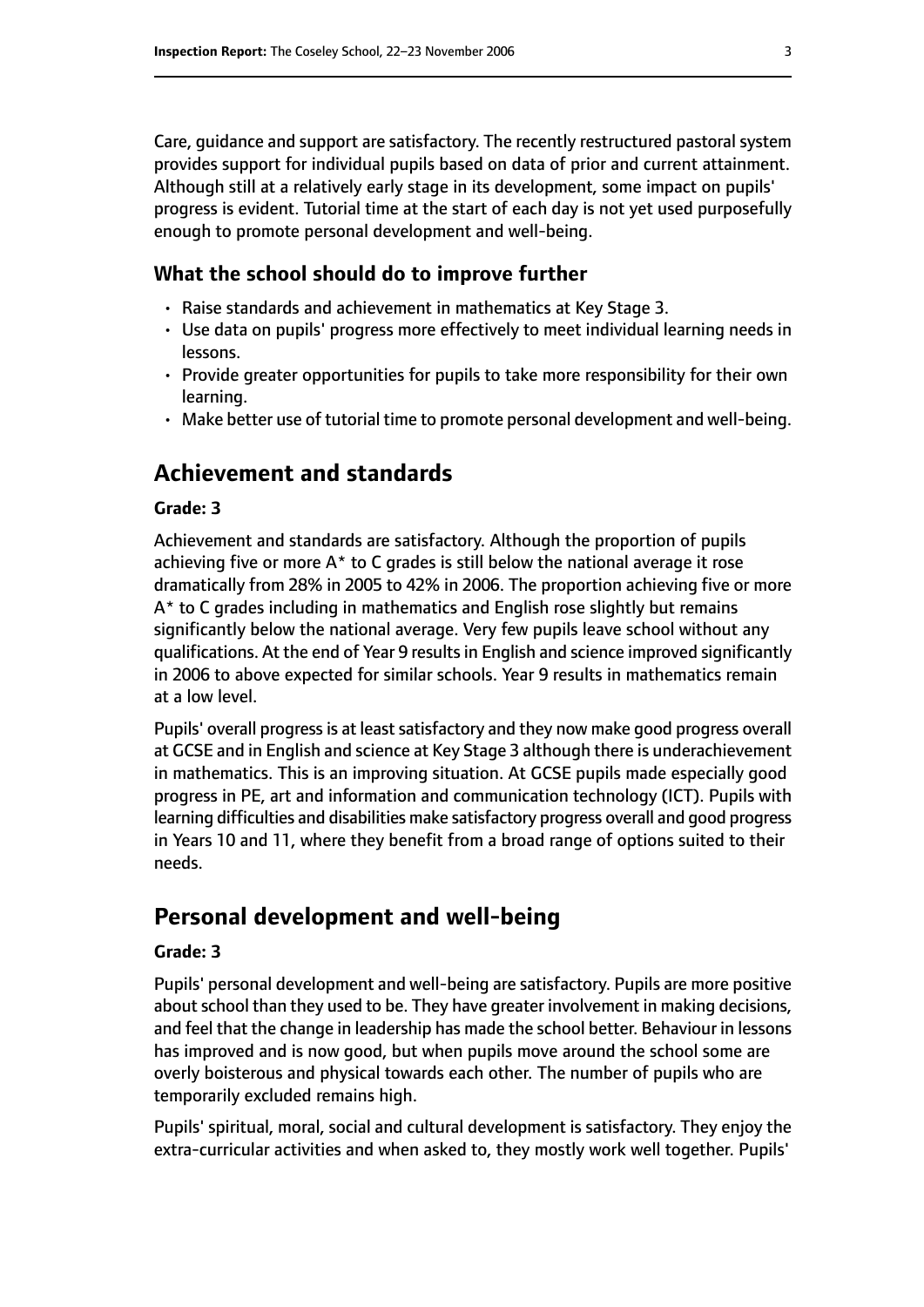involvement in the community is strong. For example, a good number work with younger pupils in their own school and in the local primary schools. Good relationships mean that pupils are confident to go to adults for help and this makes them feel safe in school. They know about healthy eating but not all choose to take the healthy options in the dining room.

Pupils gain appropriate insight into the world of work through a variety of work related experiences and the school's links with other institutions. The school's specialist sports status equips pupils well with some of the personal skills needed for the world of work; however for many, leaving school without both English and mathematics GCSE at grade C or above means they are disadvantaged in the job market.

# **Quality of provision**

#### **Teaching and learning**

#### **Grade: 3**

Teaching and learning are satisfactory with much that is good. Managers monitor the quality of teaching and learning rigorously and there is relevant and informative continuing professional development and sharing of good practice between staff. Most learners make at least satisfactory progress as a result of lessons which are well planned and in which clear objectives and outcomes are set. However in too many lessons, levels of challenge fail to stretch pupils fully. Teachers have extremely detailed and accurate records of the previous attainment of their pupils and clear expectations of their future learning, but few teachers make enough use of the data at their disposal to set work at different levels for different ability groups.

Many pupils are very well informed about the levels at which they are working and what they need to do to improve. However in many lessons pupils do not have enough opportunities to be active learners rather than passive listeners and there is insufficient emphasis on independent learning. In the best lessons brisk and energetic teaching keeps students interested and involved. In a few less successful lessons the pace is slow and pedestrian. Teaching assistants and other classroom helpers and resources are very well deployed to support learning. Marking is good in some subjects where students receive early and constructive feedback on how well they are doing, but this is not consistent across all subjects.

#### **Curriculum and other activities**

#### **Grade: 2**

The curriculum is good. It is broad and balanced in all years and provides good opportunities for all learners, including those with learning difficulties, to achieve well. Pupils' achievement and personal development are effectively promoted and the curriculum is responsive to local needs. There is good provision for literacy and ICT, although provision for numeracy is less well developed. Work on the improvement of reading is particularly strong.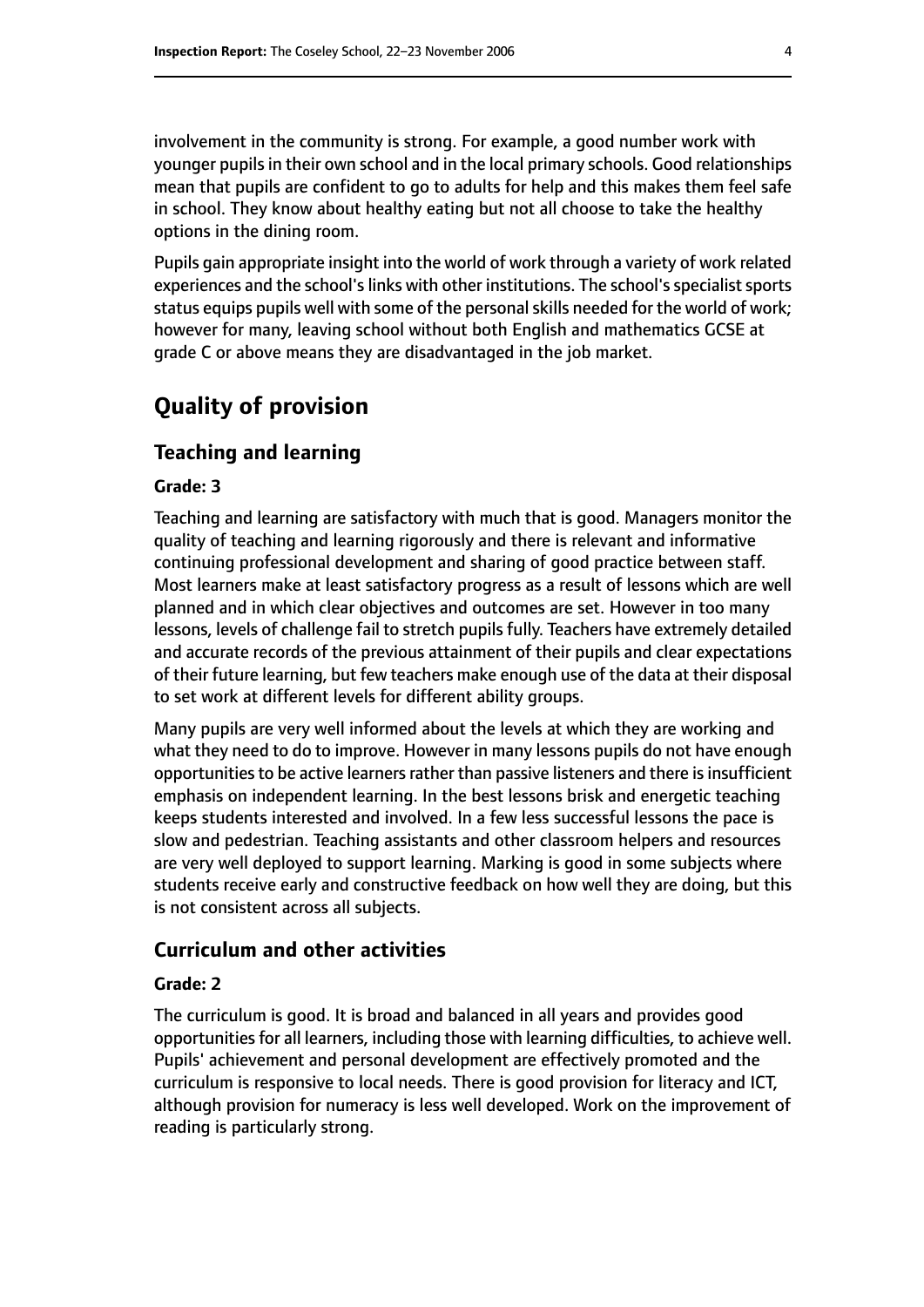Courses in Years 10 and 11 are a strength of the school, where a very good range of vocational courses and courses for less academically able pupils form a particular feature of provision. The school has begun work with a local consortium to further develop work in this area and to build further progression for learners. There are numerous and varied opportunities for enrichment. Extra-curricular and sporting activities have a high take-up and are popular with pupils in all year groups. Since the school became a specialist sports college, both pupils and the wider community have benefited from the shared use of the much improved sports facilities.

#### **Care, guidance and support**

#### **Grade: 3**

Care, guidance and support are satisfactory with some good aspects. The very recently restructured pastoral system has put the emphasis on academic support for pupils, and pastoral staff use the wealth of information on pupils' progress to focus support. This is still at a relatively early stage but is beginning to impact on pupils' progress. Increasingly pupils are clear about their stage of learning and what they need to do to improve. Pastoral managers provide personal support for pupils but the role of the form tutor in this is less clear and tutorial time is not used sufficiently to promote pupils' personal development and well-being.

The school works well with other agencies and accesses funding to provide good learning support for vulnerable pupils, such as Travellers and those children who are in public care. Most of the pupils who have recently come from the primary schools have settled well and feel safe in school. Advice about examination routes and career options for pupils in Year 9 does not always ensure that they take a broad enough range of options to give them a wide choice of future careers.

The school undertakes appropriate checks to ensure the health, safety and welfare of pupils.

# **Leadership and management**

#### **Grade: 2**

Leadership and management are good. The new headteacher has acted very decisively to halt a steady decline. The immediate priorities of improving behaviour and focusing on using data to inform target setting have been achieved. Staffing has been restructured effectively to promote these aims. The headteacher shows outstanding leadership, displaying not only a clear vision but also a strong visible presence around the school. She has played a highly significant role in improving staff morale through a difficult period, and recruitment and retention of good staff have improved. The senior leadership team now have clear areas of responsibility and provide clear direction to staff and pupils in improving the school and helping it run smoothly.

Middle leadership is good. Heads of faculty have a good grasp of data and most are responding well to the greater emphasis on being accountable for achievement and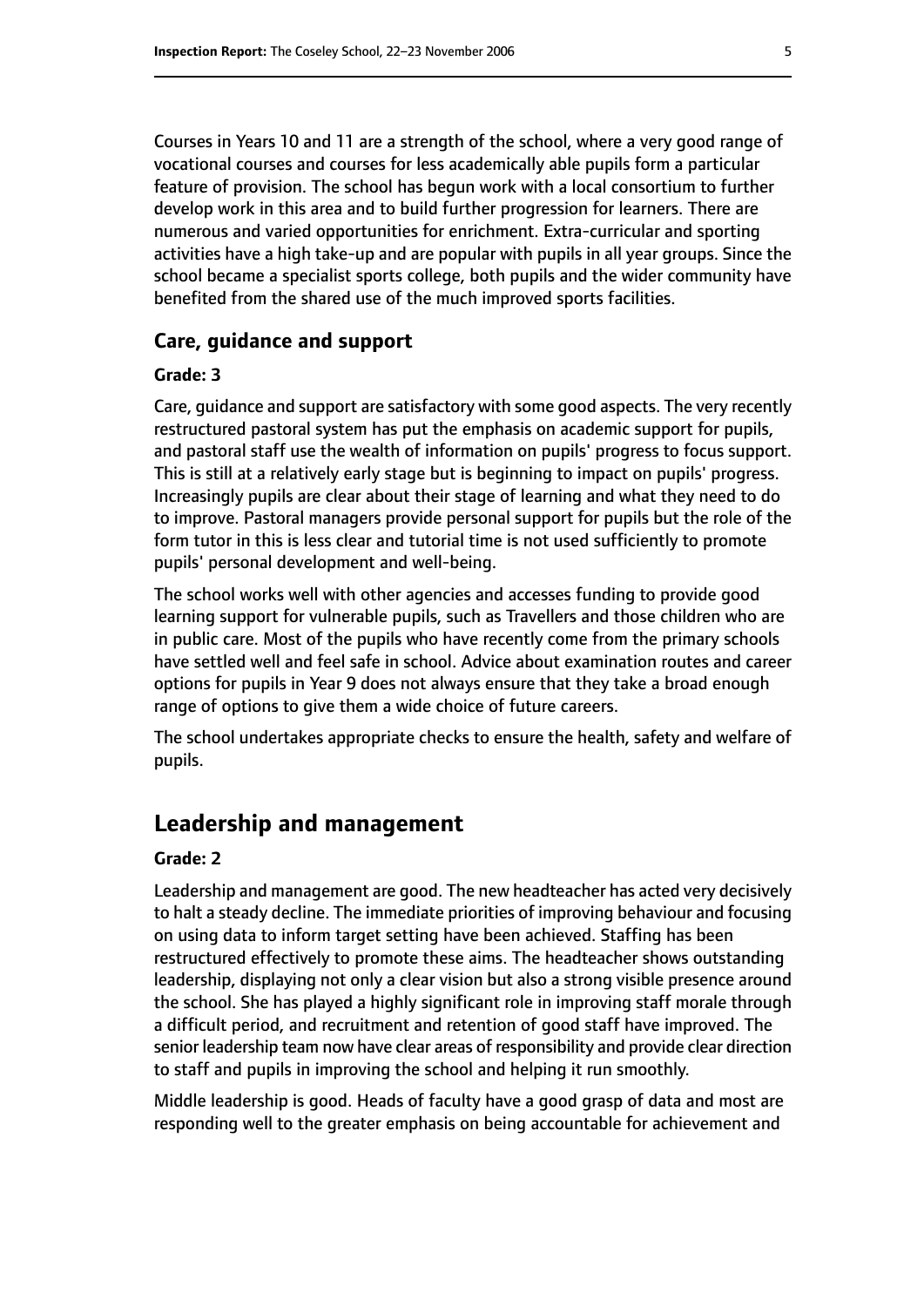the quality of teaching in their subject areas. New middle management appointments have resulted in raised standards in previously underperforming sections of the school.

Governance is now good. Governors know the school well and worked well with the local authority two years ago to ensure that action was taken to reverse previously poor standards.

The school strives hard to make links with others. Links with further education colleges and local schools are a particular strength supporting the vocational areas of the curriculum. The school actively uses external expertise to help promote improvements in teaching and evaluate progress. The school also encourages parental involvement and has reorganised the process for reporting and parents' evenings. Parental feedback to inspectors was very positive.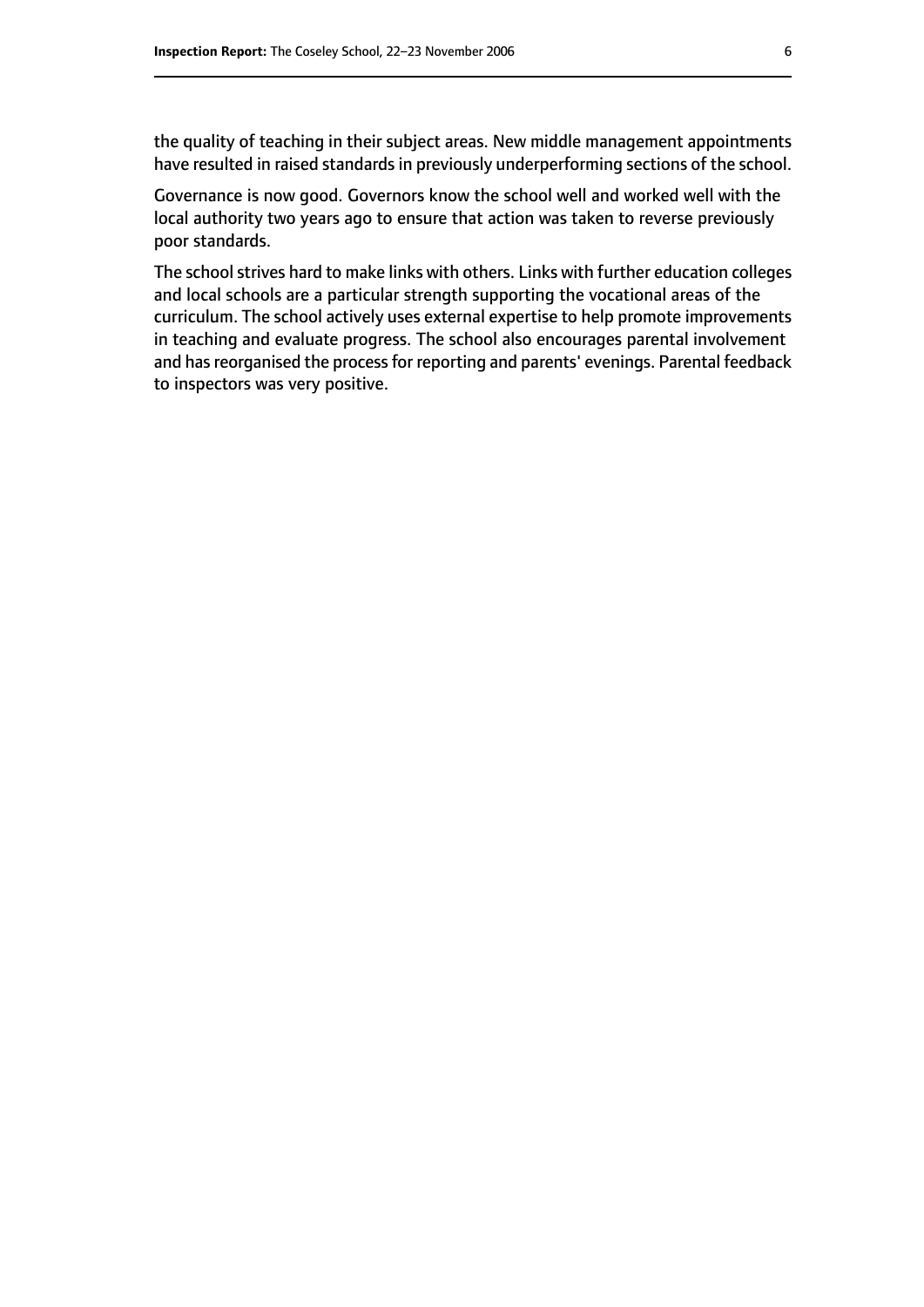**Any complaints about the inspection or the report should be made following the procedures set out inthe guidance 'Complaints about school inspection', whichis available from Ofsted's website: www.ofsted.gov.uk.**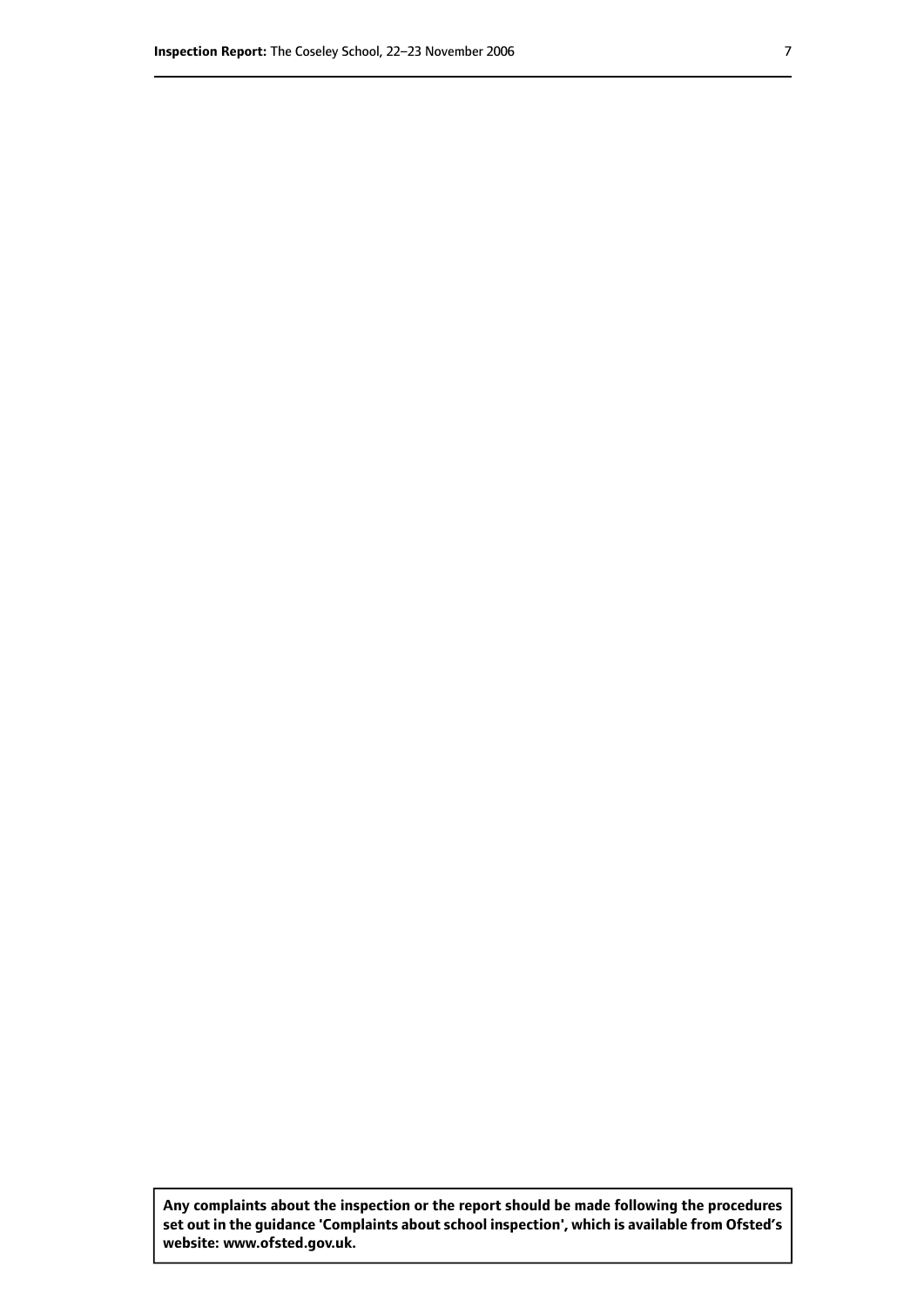# **Inspection judgements**

| $^{\circ}$ Key to judgements: grade 1 is outstanding, grade 2 good, grade 3 satisfactory, and grade 4 $^{\circ}$ | School         |
|------------------------------------------------------------------------------------------------------------------|----------------|
| inadequate                                                                                                       | <b>Overall</b> |

# **Overall effectiveness**

| How effective, efficient and inclusive is the provision of education, integrated<br>care and any extended services in meeting the needs of learners? |     |
|------------------------------------------------------------------------------------------------------------------------------------------------------|-----|
| How well does the school work in partnership with others to promote learners'<br>well-being?                                                         |     |
| The effectiveness of the school's self-evaluation                                                                                                    |     |
| The capacity to make any necessary improvements                                                                                                      |     |
| Effective steps have been taken to promote improvement since the last<br>inspection                                                                  | Yes |

#### **Achievement and standards**

| How well do learners achieve?                                                                               |  |
|-------------------------------------------------------------------------------------------------------------|--|
| The standards <sup>1</sup> reached by learners                                                              |  |
| How well learners make progress, taking account of any significant variations between<br>groups of learners |  |
| How well learners with learning difficulties and disabilities make progress                                 |  |

# **Personal development and well-being**

| How good is the overall personal development and well-being of the<br>learners?                                  |  |
|------------------------------------------------------------------------------------------------------------------|--|
| The extent of learners' spiritual, moral, social and cultural development                                        |  |
| The behaviour of learners                                                                                        |  |
| The attendance of learners                                                                                       |  |
| How well learners enjoy their education                                                                          |  |
| The extent to which learners adopt safe practices                                                                |  |
| The extent to which learners adopt healthy lifestyles                                                            |  |
| The extent to which learners make a positive contribution to the community                                       |  |
| How well learners develop workplace and other skills that will contribute to<br>their future economic well-being |  |

# **The quality of provision**

| How effective are teaching and learning in meeting the full range of the<br>learners' needs?          |  |
|-------------------------------------------------------------------------------------------------------|--|
| How well do the curriculum and other activities meet the range of needs<br>and interests of learners? |  |
| How well are learners cared for, guided and supported?                                                |  |

 $^1$  Grade 1 - Exceptionally and consistently high; Grade 2 - Generally above average with none significantly below average; Grade 3 - Broadly average to below average; Grade 4 - Exceptionally low.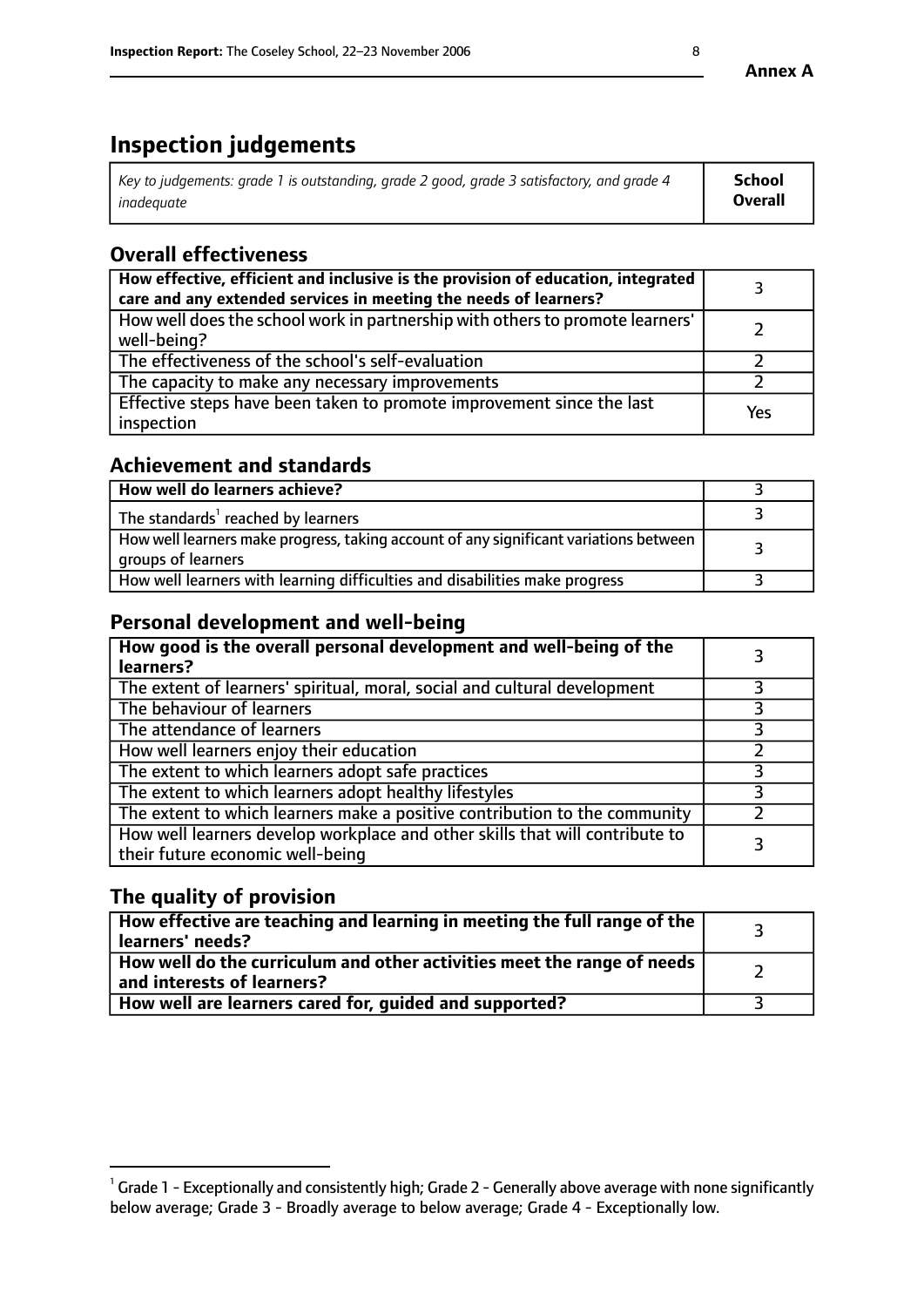# **Leadership and management**

| How effective are leadership and management in raising achievement<br>and supporting all learners?                                              |               |
|-------------------------------------------------------------------------------------------------------------------------------------------------|---------------|
| How effectively leaders and managers at all levels set clear direction leading<br>to improvement and promote high quality of care and education |               |
| How effectively performance is monitored, evaluated and improved to meet<br>challenging targets                                                 | $\mathcal{L}$ |
| How well equality of opportunity is promoted and discrimination tackled so<br>that all learners achieve as well as they can                     |               |
| How effectively and efficiently resources, including staff, are deployed to<br>achieve value for money                                          |               |
| The extent to which governors and other supervisory boards discharge their<br>responsibilities                                                  |               |
| Do procedures for safequarding learners meet current government<br>requirements?                                                                | Yes           |
| Does this school require special measures?                                                                                                      | No            |
| Does this school require a notice to improve?                                                                                                   | <b>No</b>     |